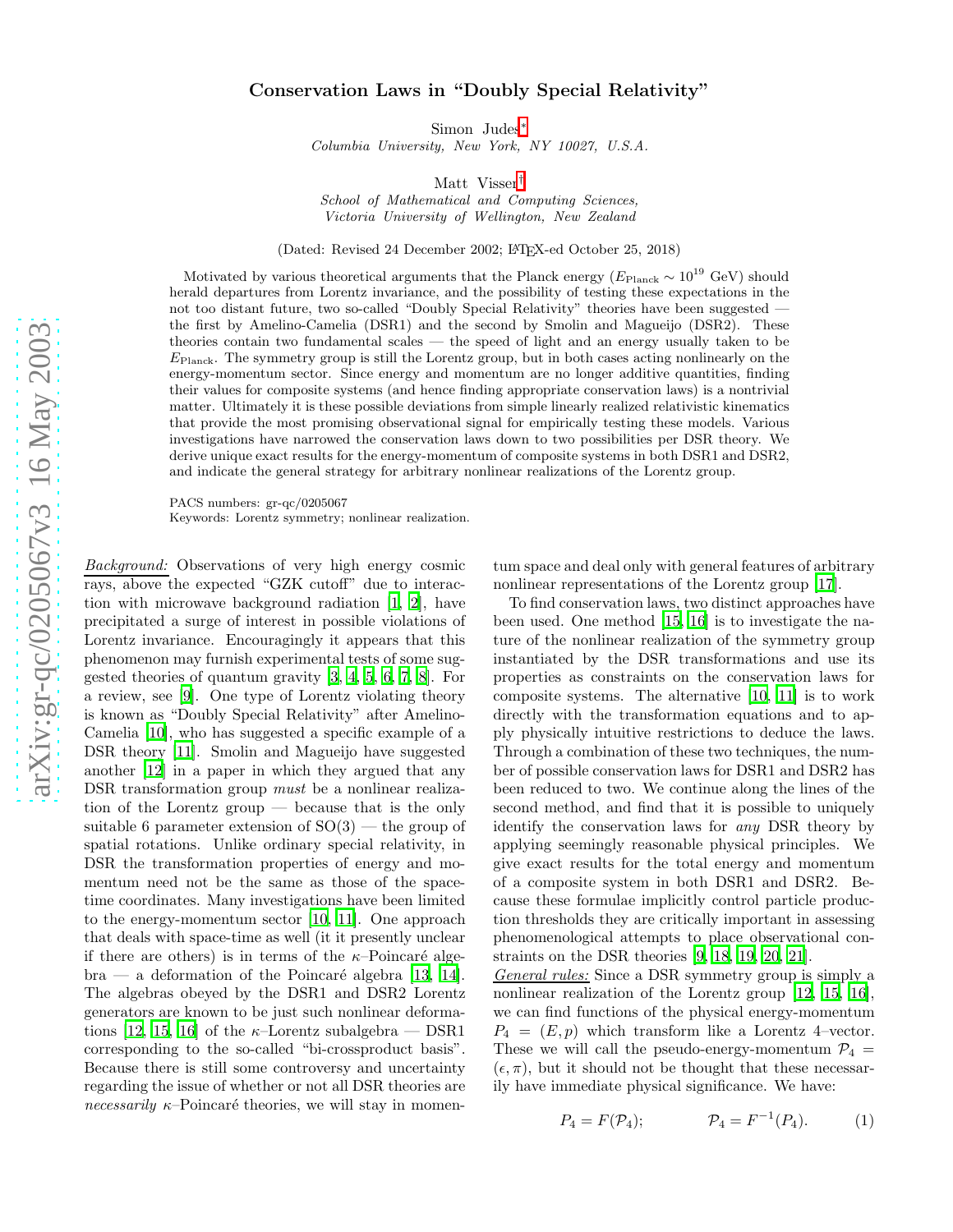The function  $F$  and its inverse  $F^{-1}$  are in general complicated nonlinear functions from  $\mathbb{R}^4$  to  $\mathbb{R}^4$ , but both of course reduce to the identity in the limit where energies and momenta are small compared to the DSR scale. The Lorentz transformations act on the auxiliary variables in the normal linear manner:  $(\epsilon'; \pi') = \mathcal{L}(\epsilon; \pi)$ . where  $\mathcal{L}$ is the usual Lorentz transformation, boosting from the unprimed coordinates to the primed coordinates. The boost operator for the physical energy and momentum  $(E, p)$  we call L, and is given by the composition:

$$
P_4' = L(P_4) = [F \circ \mathcal{L} \circ F^{-1}](P_4). \tag{2}
$$

Now  $\mathcal L$  and  $F$  uniquely determine the nonlinear Lorentz transformation L; however  $\mathcal L$  and L [more precisely,  $L(\mathcal L)$ ] do not uniquely determine the function  $F$  — there is an overall multiplicative ambiguity which must be dealt with using the dispersion relation:

$$
[\epsilon(E, p)]^2 - [\pi(E, p)]^2 = \mu_0^2.
$$
 (3)

Here  $\mu_0$  is simply the Lorentz invariant constructed from  $\epsilon$  and  $\pi$  (the Casimir invariant); not to be confused with the rest energy. In terms of the rest energy  $m_0$ , obtained by going to a Lorentz frame in which the particle is at rest,  $\mu_0 = \epsilon(m_0, 0)$ . The combination of  $L(\mathcal{L})$  and  $\mu_0(m_0)$ is now sufficient to pin down  $F$  completely.

<span id="page-1-0"></span>In the linear representation, kinematic quantities such as total energy can be defined in the usual fashion

$$
\mathcal{P}_4^{tot} = \sum_i \mathcal{P}_4^i. \tag{4}
$$

<span id="page-1-1"></span>Calculating the total physical 4-momentum is then straightforward:

$$
P_4^{tot} = F\left(\sum_i F^{-1}(P_4^i)\right). \tag{5}
$$

This is the quantity that will be conserved in collisions. Calculating it is simply a matter of finding  $F$  and its inverse.

*Variant conservation laws:* The choice in equation [\(4\)](#page-1-0), and so implicitly in equation [\(5\)](#page-1-1), can be uniquely characterized by saying that the general composition of 4 momenta is based on iterating an associative symmetric binary function.

If the general composition law were not based on iterating a binary function, then one would need to postulate an infinite tower of distinct composition laws for  $2, 3, 4, \ldots, n, \ldots$  particles. Such a situation would create serious difficulties in the interpretation of quantum field theories: For instance, energy-momentum conservation at each vertex of a Feynman diagram would now depend in an essentially arbitrary way on a particular time-slice through the diagram and the energy-momenta of all other particles in the diagram as they cross that

time-slice. Perhaps worse, every time a dressed particle were to either emit or absorb a virtual particle one would have to completely recalculate the energy-momentum for the entire virtual cloud.

If the binary function were not symmetric, one could (simply by changing the order in which one chooses to list the particles) construct symmetric and anti-symmetric combinations, leading to two separate conservation laws that would over-constrain the collision (unless, of course, the anti-symmetric law happens to be trivial — but that implies a symmetric binary function).

Finally, if the binary function were not associative, then the energy-momentum of a composite system would depend not only on the constituents of the system, but also on the manner in which the system is aggregated out of subsystems — an option that is at best extremely unnatural.

The initial investigations into energy and momentum of composite systems in DSR [\[11\]](#page-3-12) proceeded only on the requirement that the law of energy-momentum conservation had to be covariant with respect to the DSR transformation. The insufficiency of this requirement is manifest when we consider that the following definition:

$$
\mathcal{P}_4^{tot} = \sum_i \nu_i \ \mathcal{P}_4^i. \tag{6}
$$

produces a covariant conservation law for *arbitrary*  $\nu_i$ . Symmetry, which is required to prevent over-determining the energy-momentum in a collision, implies that:

$$
\mathcal{P}_4^{tot} = \nu \sum_i \mathcal{P}_4^i. \tag{7}
$$

If this is to arise from iterating a two-particle composition law we need  $\mathcal{P}_4^{\{12\}} = \nu(\mathcal{P}_4^1 + \mathcal{P}_4^2)$ . But now for a threeparticle system, associativity implies

$$
\nu[\nu(\mathcal{P}_4^1 + \mathcal{P}_4^2) + \mathcal{P}_4^3] = \nu[\mathcal{P}_4^1 + \nu(\mathcal{P}_4^2 + \mathcal{P}_4^3)] \tag{8}
$$

Therefore  $\nu = \nu^2$ , implying either  $\nu = 1$  or  $\nu = 0$ . This argument gives the same result as that used by Lukierski and Nowicki [\[16\]](#page-3-17) to reduce the number of possible laws to two. In fact, their "symmetric" and "non-symmetric" laws are just the  $\nu = 1$  and  $\nu = 0$  cases respectively. The  $\nu = 1$  solution is clearly unproblematic. However, what is not evident from the group theoretic analysis of [\[16\]](#page-3-17), and is evident from the current approach, is the rather odd nature of the case where  $\nu = 0$ . Taken straightforwardly, it must be false, implying that for any number of particles

$$
\mathcal{P}_4^{tot} = \vec{0}; \qquad P_4^{tot} = F(\vec{0}). \tag{9}
$$

Thus  $\nu = 0$  is clearly unphysical and we are forced to adopt the intuitive choice of  $\nu = 1$ .

We feel that more drastic possibilities [\[17\]](#page-3-18), based on abandoning notions of an iterated associative symmetric binary composition law are strongly disfavoured, and will not pursue such options in this Letter.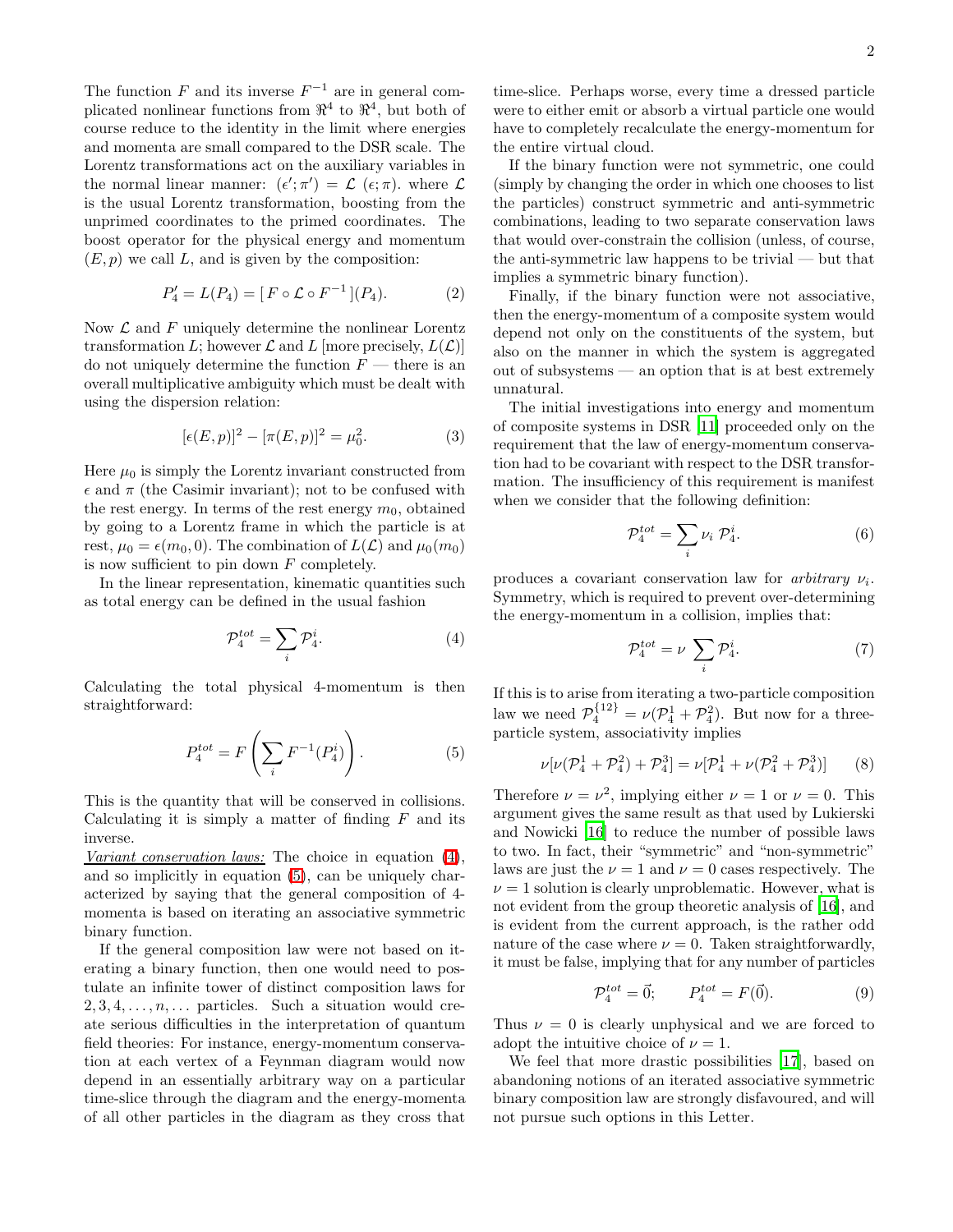*DSR2:* This model [\[12\]](#page-3-13) is completely characterized by the equation

$$
\mathcal{P}_4 \equiv (\epsilon; \pi) = F^{-1}(P_4) = \frac{(E; p)}{1 - \lambda E}.
$$
 (10)

(In model building one typically takes  $\lambda = 1/E_{\text{Planck}}$ ; but we will leave  $\lambda$  as an arbitrary parameter with dimensions  $[E]^{-1}$ .) The inverse mapping is easily established to be

$$
P_4 \equiv (E; p) = F(\mathcal{P}_4) = \frac{(\epsilon; \pi)}{1 + \lambda \epsilon}.
$$
 (11)

The total physical 4-momentum is easily calculated. First observe that for the pseudo-momenta

$$
\epsilon_{tot} = \sum_{i} \frac{E_i}{1 - \lambda E_i}; \qquad \pi_{tot} = \sum_{i} \frac{p_i}{1 - \lambda E_i}. \tag{12}
$$

<span id="page-2-0"></span>Then

$$
E_{tot} = \frac{\sum_{i} E_i/(1 - \lambda E_i)}{1 + \lambda \sum_{i} E_i/(1 - \lambda E_i)}.
$$
 (13)

<span id="page-2-1"></span>and

$$
p_{tot} = \frac{\sum_{i} p_i/(1 - \lambda E_i)}{1 + \lambda \sum_{i} E_i/(1 - \lambda E_i)}.
$$
 (14)

Within the framework of DSR2 this result is *exact* for all  $\lambda$ . To first-order in  $\lambda$ :

$$
E_{tot} = \sum_{i} E_i - \lambda \sum_{i \neq j} E_i E_j + O(\lambda^2), \quad (15)
$$

$$
p_{tot} = \sum_{i} p_i - \lambda \sum_{i \neq j} p_i E_j + O(\lambda^2). \tag{16}
$$

For the case of two particles, the above formulae reduce to the so-called 'mixing laws' — one of the possibilities mentioned by Amelino-Camelia *et al.* [\[10\]](#page-3-11).

We also mention in passing that the exact dispersion relation for DSR2 is

$$
\frac{E^2 - p^2}{(1 - \lambda E)^2} = \mu_0^2 = \frac{m_0^2}{(1 - \lambda m_0)^2}.
$$
 (17)

This can be rearranged as

$$
p^2 = E^2 - m_0^2 \left(\frac{1 - \lambda E}{1 - \lambda m_0}\right)^2.
$$
 (18)

Solving the quadratic for  $E$ , and choosing the physical root

$$
E = \frac{\sqrt{(1 - 2\lambda m_0)[m_0^2 + (1 - \lambda m_0)^2 p^2] + \lambda^2 m_0^4 - \lambda m_0^2}}{1 - 2\lambda m_0}.
$$
\n(19)

*DSR1:* For DSR1 the basic principles are the same but the algebra is somewhat messier. It is convenient to consider a particle at rest, with rest energy  $m_0$ , and then boost using a rapidity parameter  $\xi$ . The defining relationships for DSR1 can then be put in the form [\[11](#page-3-12)]

$$
e^{\lambda E} = e^{\lambda m_0} \left( 1 + \sinh(\lambda m_0) \ e^{-\lambda m_0} \left[ \cosh \xi - 1 \right] \right), \quad (20)
$$

and

$$
p = \frac{1}{\lambda} \frac{\sinh(\lambda m_0) e^{-\lambda m_0} \sinh \xi}{1 + \sinh(\lambda m_0) e^{-\lambda m_0} [\cosh \xi - 1]}.
$$
 (21)

(These expressions are equivalent to knowing the nonlinear Lorentz transformations  $L$  as a function of rapidity ξ.) This can easily be inverted to give expressions for the rapidity

$$
\cosh \xi = \frac{e^{\lambda E} - \cosh(\lambda m_0)}{\sinh(\lambda m_0)}; \quad \sinh \xi = \frac{\lambda p \, e^{\lambda E}}{\sinh(\lambda m_0)}.
$$
\n(22)

Making use of the identity  $\cosh^2 \xi - \sinh^2 \xi = 1$  gives the DSR1 dispersion relation in the particularly nice form

$$
\cosh(\lambda E) = \cosh(\lambda m_0) + \frac{1}{2}\lambda^2 p^2 e^{\lambda E}.
$$
 (23)

Comparison with the standard form of the dispersion relation now fixes the rest energy in terms of the Casimir invariant

$$
\cosh(\lambda m_0) = 1 + \frac{1}{2}\lambda^2 \mu_0^2; \qquad \mu_0 = \frac{2\sinh(\lambda m_0/2)}{\lambda}.
$$
 (24)

This now fixes the linear representation completely. In terms of the physical energy-momenta

$$
\epsilon = \mu_0 \cosh \xi = \frac{e^{\lambda E} - \cosh(\lambda m_0)}{\lambda \cosh(\lambda m_0/2)},\tag{25}
$$

and

$$
\pi = \mu_0 \sinh \xi = \frac{p e^{\lambda E}}{\cosh(\lambda m_0/2)}.
$$
 (26)

Conversely, the inverse mappings yielding physical energy-momenta in terms of auxiliary energy-momenta are

$$
E = \frac{1}{\lambda} \ln \left[ \lambda \epsilon \cosh(\lambda m_0/2) + \cosh(\lambda m_0) \right],
$$
  
\n
$$
= \frac{1}{\lambda} \ln \left[ 1 + \lambda \epsilon \sqrt{1 + \frac{\lambda^2 \mu_0^2}{4} + \frac{\lambda^2 \mu_0^2}{2}} \right],
$$
  
\n
$$
= \frac{1}{\lambda} \ln \left[ 1 + \lambda \epsilon \sqrt{1 + \frac{\lambda^2 (\epsilon^2 - \pi^2)}{4} + \frac{\lambda^2 (\epsilon^2 - \pi^2)}{2}} \right],
$$
  
\n(27)

and

$$
p = \pi \cosh(\lambda m_0/2) e^{-\lambda E},
$$
  
= 
$$
\frac{\pi \sqrt{1 + \frac{\lambda^2 \mu_0^2}{4}}}{1 + \lambda \epsilon \sqrt{1 + \frac{\lambda^2 \mu_0^2}{4} + \frac{\lambda^2 \mu_0^2}{2}}},
$$
  
= 
$$
\frac{\pi \sqrt{1 + \frac{\lambda^2 (\epsilon^2 - \pi^2)}{4}}}{1 + \lambda \epsilon \sqrt{1 + \frac{\lambda^2 (\epsilon^2 - \pi^2)}{4} + \frac{\lambda^2 (\epsilon^2 - \pi^2)}{2}}}.
$$
(28)